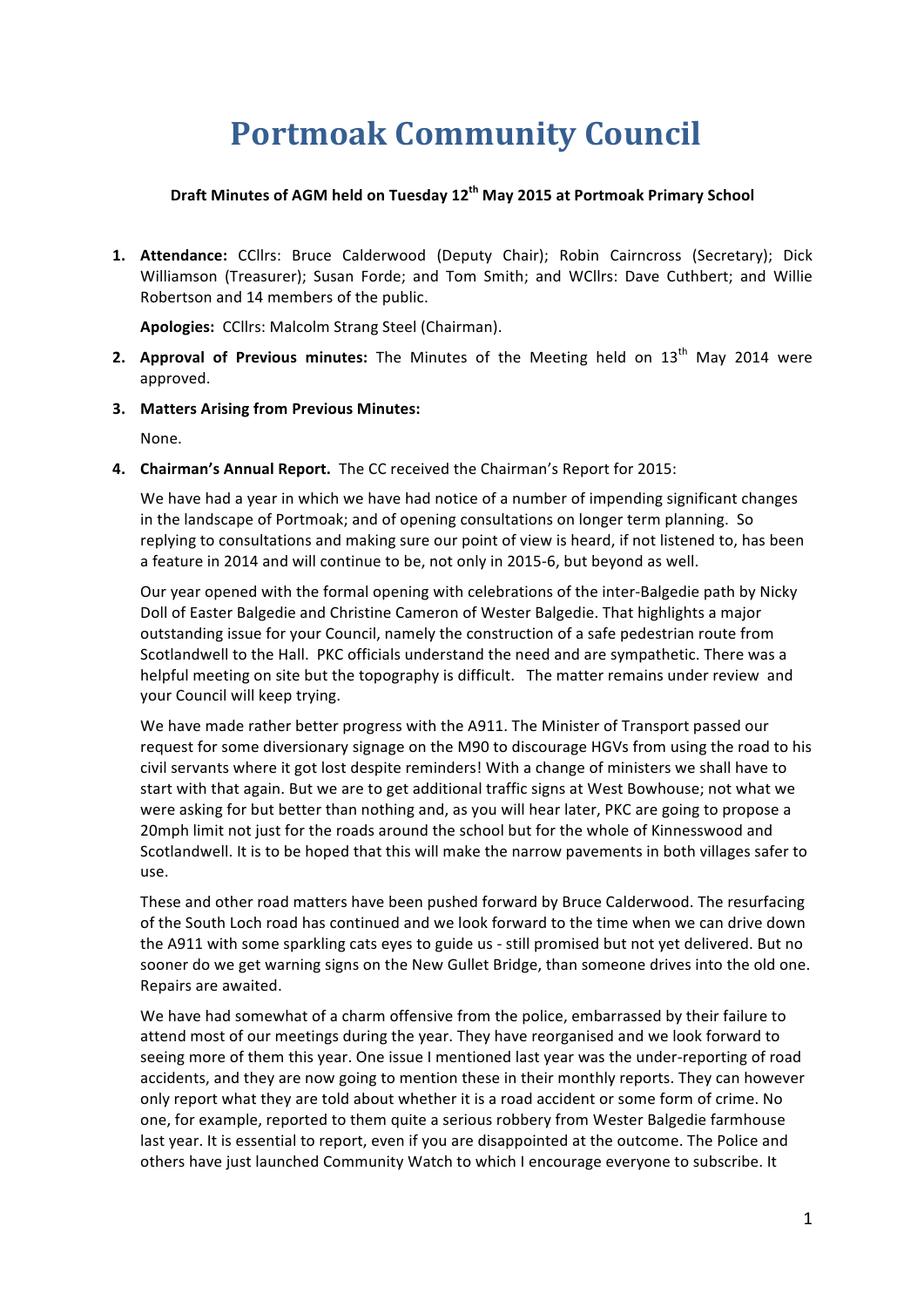makes the reporting of non-urgent matters easier and I hope will be a well-used channel of two way communication that will help both the police and the community.

Path maintenance is an ongoing task, undertaken by Tom Smith with the help of a group of volunteers. It is quite clear that PKC cannot be relied upon to carry out the necessary work although they can help with the provision of equipment, so there is always space for more volunteers! With the aid of funding from Paths for All and from PKC, we were able to engage contractors to carry out some quite major repairs to Michael Bruce Way, which we hope will last.

It is with regret that I have to report that your Council was constrained to make a formal complaint about PKC's handling of the withdrawn application to redevelop the Lomond Inn. The complaint was in two parts one of which was upheld and the other was evaded on something of a technicality. I am afraid that this is just one example out of a number of PKC planning department's failures to operate a fully transparent process. These have given us and others, including some of our Ward Councillors, considerable concern.

As statutory consultees we have considered 38 planning applications in the course of the year and commented on 17 of them. In a few of these cases we have objected. The major planning issues, not all resulting from applications have been:-

Lomond Inn The original application was withdrawn and new applications for demolition and for the construction of five houses on the site have recently been lodged. It is of course a sensitive site in the Kinnesswood Conservation Area. Your Council will be considering its response tonight.

Levenglen Your Council made representations to politicians at several levels about the effects of the closure and the future of the site, in consultation with the Glenlomond Residents' Association. As is now known the site has been sold to a housing developer from Dundee and a planning application is awaited.

Stephens' Field Kinnesswood Your Council has had further consultations with A & J Stephen over the course of the year. Messrs. Stephen are not prepared to hand over the field to the community until the condition in their contract that they receive planning permission for ten houses, and not just the nine already built, is met. The proposed site for the tenth house is controversial and you will shortly be receiving a ballot paper from your Council seeking the community's view as to how it should handle the issue. Portmoak's own referendum I hope will be a little quieter than another of recent memory!

Local Development Plan We have supported the proposal that Portmoak be designated a Special Landscape Area under the current plan and made comments in response to the preliminary consultation on the new Local Development Plan. Discussion on this will begin in earnest towards the end of the year when PKC produce their Main Issues Report. It will be a major task for the new Council chosen in November.

Despite the fact that the Scottish Government's Community Empowerment Bill largely ignores the existence of community councils as the elected representatives of their communities, there has been, and will continue to be, plenty of work to be done. I must thank my nine (including the Ward Councillors ex officio) colleagues on the Council for their hard work and support in dealing with the variety of issues which come before us. We shall shortly be circulating a pamphlet telling you what the Council does.

We all have to stand down as Councillors as at the beginning of November, for new nominees, (elected if there are more than eight) to take over. Not all of us will be seeking re-nomination so nobody should feel shy in having their name put forward. It is vital that there are at least four nominees, otherwise the Council will fold, just when its role in representing Portmoak's views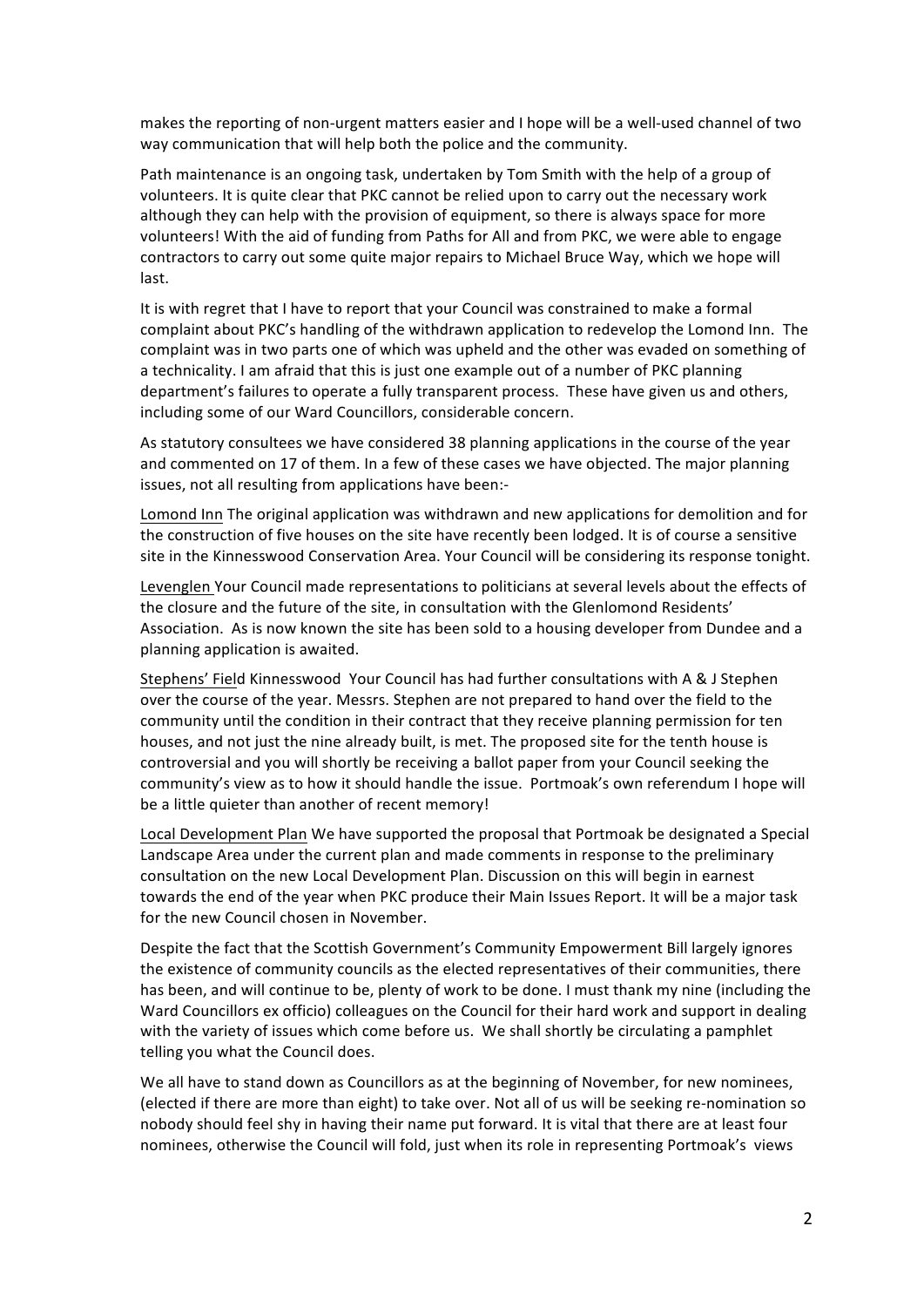on the new development plan will be crucial. Membership of the Council is an important and satisfying way of making a contribution to the life of our community.

Malcolm Strang Steel, Chairman May 2015

### **5.** Treasurer's Annual Report.

The Treasurer provided audited accounts for the year to  $31<sup>st</sup>$  March 2015 and included a report and explanation of the funds in hand. At the year-end there was: £66.96 in the General Account; and £416.92 in the Michael Bruce Way Account giving a total of £483.88.

#### **6. Approval of Annual Accounts**

The accounts for the year to 31 March 2015 had been subject to independent examination and as such submitted for approval by the Community Council prior to their submission to Perth & Kinross Council. The accounts were duly approved and the Treasurer instructed to submit them to Perth and Kinross Council and to obtain the funding grant for the year to March 2016.

The full Income and Expenditure of the CC's accounts can be found on the CC website.

### **7. Office Bearers for 2015-16**

The following office bearers were appointed for the year 2015-16 (These are subject to the appointment of a new Council from November 2015.)

*Chairman:* CCllr Malcolm Strang Steel

Proposed by CCllr Tom Smith and Seconded by CCllr Susan Forde.

**Secretary: CCllr Robin Cairncross** 

Proposed by CCllr Tom Smith and Seconded by CCllr Susan Forde.

*Treasurer:* CCllr Richard Williamson

Proposed by CCllr Robin Cairncross and Seconded by Tom Smith.

### **7.** Date of next AGM

7.00pm on Tuesday 10<sup>th</sup> May 2016 at Portmoak Primary School

The Deputy Chair thanked everyone for their attendance and the meeting closed at 7.10 pm.

# **www.portmoak.org**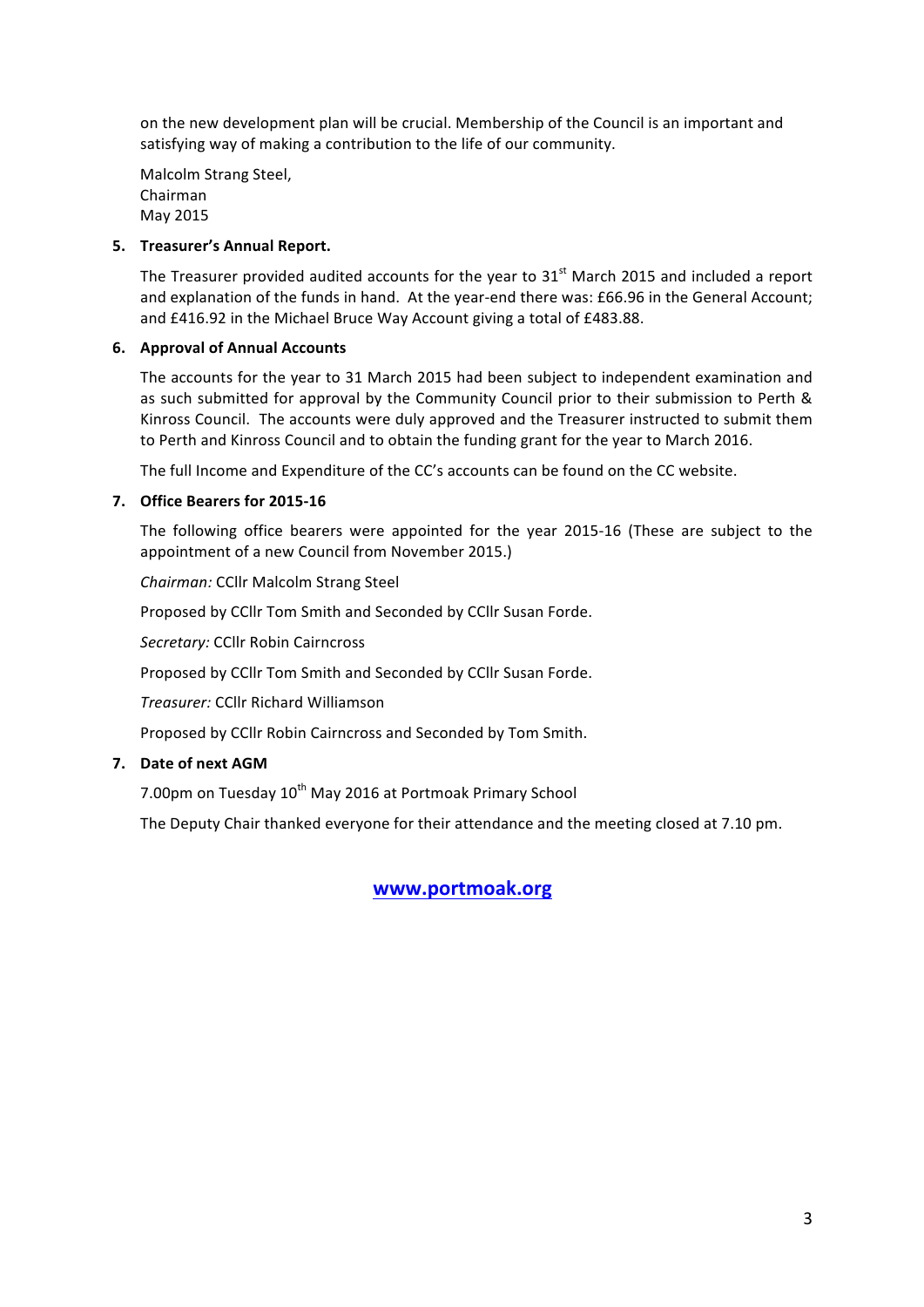# **Portmoak Community Council**

# **Draft Minutes of Meeting held on 12th May 2015 at Portmoak School**

1. **Attendance:** CCllrs: Bruce Calderwood (Deputy Chairman); Robin Cairncross (Secretary); Richard Williamson (Treasurer); Susan Forde; and Tom Smith; WCllrs: Dave Cuthbert; and Willie Robertson: PC Rhiannon Lorimer and 14 members of the public.

**Apologies: CCllr Malcolm Strang Steel.** 

- **2. Approval of previous Minutes:** The Minutes of the Meeting held in April 2015 were approved.
- **3. Matters Arising from Previous Minutes:**

3.4 Closure of Levenglen Nursing home, Glenlomond. The developer and his appointed architects were making progress and will report at the June AGM of the Glenlomond Residents Association. The owners of the new development currently shared 30% of both common assets and running costs of the Glenlomond site.

3.6 Portmoak Cemetery. PKC have yet to confirm possible alternative plans for the cemetery which was now approaching capacity.

### **4.** Reports:

4.1 Police: PC Rhiannon Lorimer was welcomed and the CC received the monthly Police Report. General advice for enjoying the outdoors was noted as was further advice on avoiding scams. There had been no crimes, incidents nor road traffic issues over the past month. The CC received and thanked the police for a Report updating progress with vehicular thefts in Portmoak over the past two years. The importance of maintaining records showing serial numbers of vehicles or other identifying markers was emphasised. The CC noted the Commander's Bulletins of  $16<sup>th</sup>$ , 23rd and  $30<sup>th</sup>$ April and of  $6^{th}$  May.

The Chairman and Secretary had had attended the launch of "Community Watch" in Kinross-shire. This is a web-based community messaging system delivering e-mail community safety information from a wide range of services (including the police). The public as individuals are encouraged to join up at www.pkcommunitywatch.co.uk.

4.2 Treasurer: Apart from £250.00 spent for equipment for the Michael Bruce Way there has been no income or expenditure. At the end of the month therefore the bank balances stood at £66.96 in the General Account and £166.92 in the Michael Bruce Way account, giving a total of £233.88.

# 4.3 Planning:

# • *New applications:*

15/00464/FLL Former Causeway Cottage Scotlandwell, Modification of permission 09/00936/FLL Erection of dwelling house change of house type. Decision: No Comment nor objection.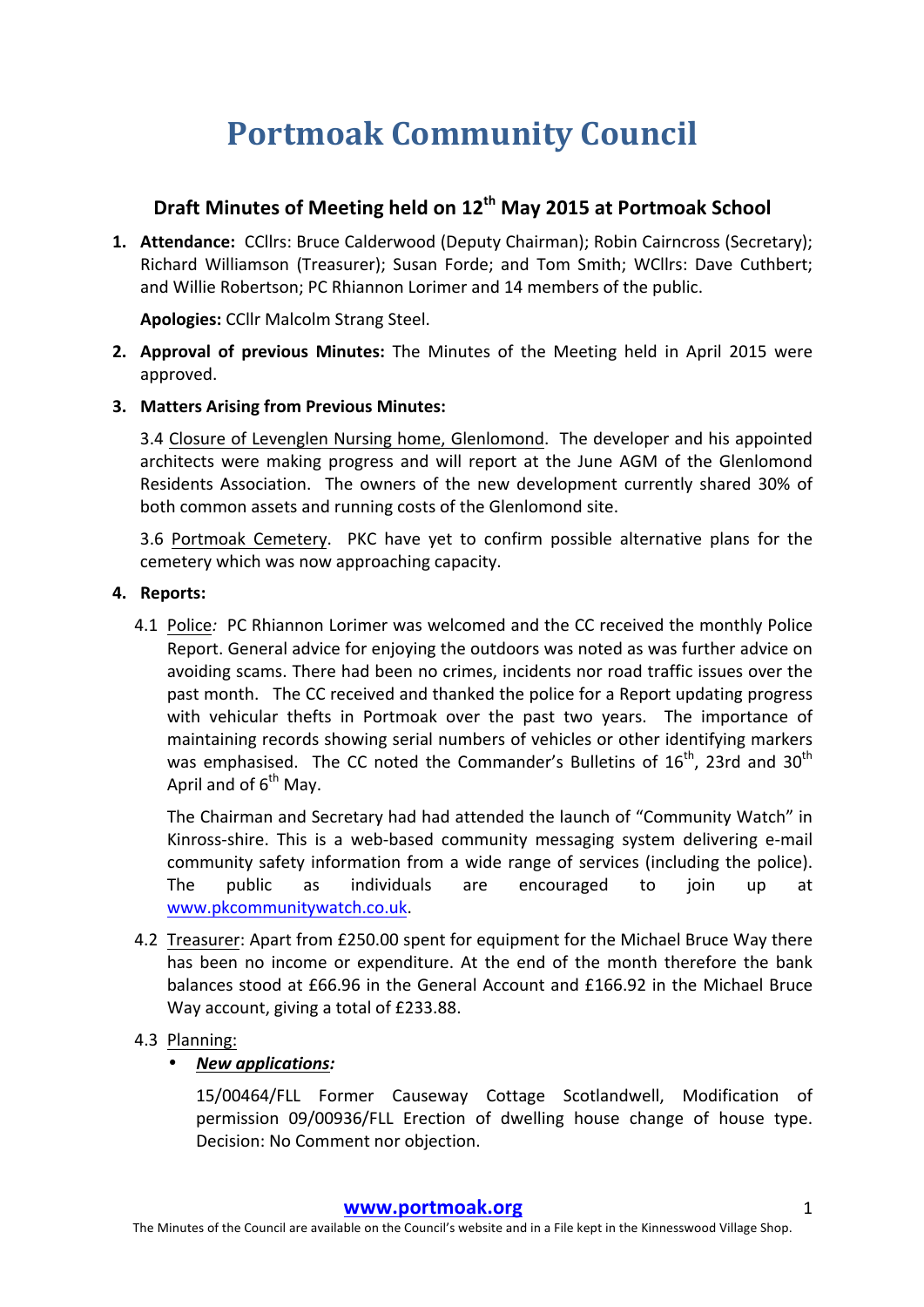15/00562/FLL Greenhead Farmhouse, The Arnot Estate, Leslie, Erection of a Wind Turbine access and associated works. Decision: No Comment nor objection.

15/00565/FLL Land 200 Metres South of Springfield Farm, Wester Balgedie, Kinross Erection of a dwelling house. Decision: No Comment nor objection.

These were the unanimous decisions of the CC.

15/00506/CON - Former Lomond Inn Main Street Kinross, Demolition of Buildings and 15/00505/FLL - Former Lomond Inn Main Street Kinross, Erection of five dwellinghouses and associated works. The CC had secured an extension to the consultation period to allow it to take into account comments made at this meeting. In a full discussion, when views of the public were sought, it was apparent that the community present were against the application as submitted. Matters identified included:

*In General*: There was an acceptance that if the old Inn or it successor could not function as an inn/public house/restaurant then residential housing would be considered. However, the application was not of a high standard and the Design Statement had not fulfilled what was required. It was unfortunate that the application did not, as was required, include elevations across the development site from Main Street to show the development in its setting, nor any drawing or montage showing the development to include views from Main Street. (The CC had requested that this omission be rectified.) It was noted that the anticipated report of the Conservation Officer had yet to be lodged on the PKC website. There was a need to clarify whether, in line with the Local Development Plan, the designated garden ground lying outside the settlement boundary could be included in the development.

*Demolition of the core building which formed the original inn:* The case for doing so was not made and, in line with the Policy HE3B of the Local Development Plan, there had to be a presumption in favour of its retention. There was a strong view that the original inn could be retained (less the more modern additions of dining room, bar and entrance). Flexibility in design could enable preservation and the costs for doing so could be met in part through cross-subsidy from the development of other properties on the site.

The proposed housing development of five houses: There was a widely held view that these proposals did not, as was required by the Local Development Plan, preserve or enhance the character or appearance of the conservation area - in particular the loss of the iconic Inn central to the streetscape of the village was significant. Specifically: the proposed buildings were large and not in scale with the surrounding properties; in layout they did not reflect the character of nearby properties; further, they would occlude valued views of Loch Leven from the Main Street; and their bright appearance could be unsympathetic to the conservation area.

The CC would take these points into account when confirming its objection to the application.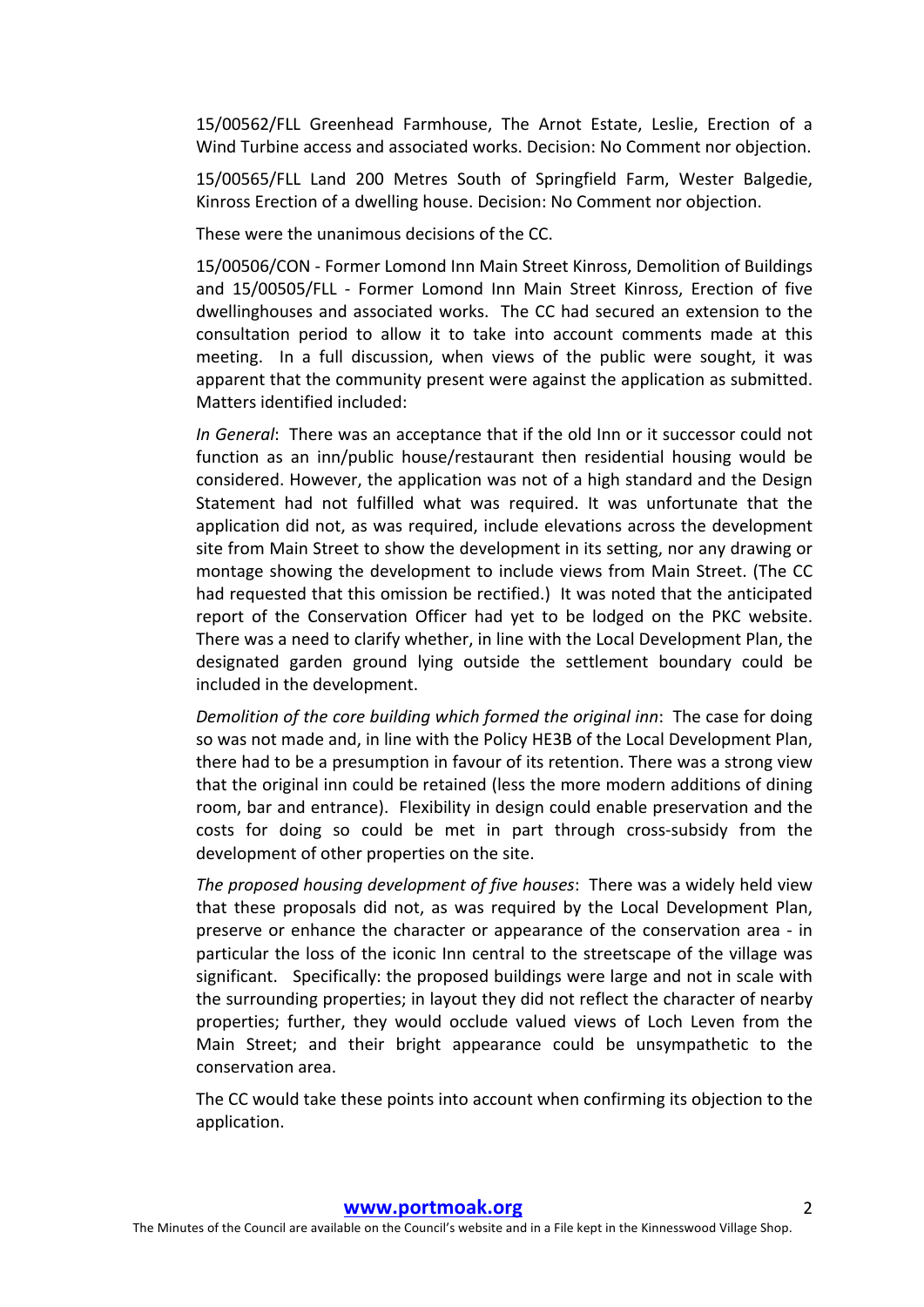• *Tayplan: Call for Representations on proposed Strategic Development Plan* **2016 - 2036:** The CC noted the detailed reports and determined that it would make no comment.

### 4.2 Roads:

- **Build-out illumination:** There had been no progress. WCllr Wille Roberson would pursue the matter
- *Consultation on proposed 20 mph speed limit – Main Street, Bruce Road and*  **Buchan Avenue, Kinnesswood:** PKC have responded that there is now an opportunity under the Smarter Choices Smarter Places (SCSP) project to include the entire village of Kinnesswood, along with Scotlandwell, in a 20mph limited trial. As a result the original 20mph report for Kinnesswood has been withdrawn and both villages will be included in the larger SCSP report. The Community are to be consulted on these proposals shortly.
- 4.3 Paths: CCllr Tom Smith confirmed that the brush cutter had been commissioned. The Group were now pursuing an approach to secure funding for path maintenance in the coming year. Tom reported that the Group would welcome more volunteers. Anyone wishing to join the Paths Group or to help with its work should contact Tom Smith (Tel 841160).
- **5. Stephen's Field:** Preparations for a ballot of the community on the future of the Field would be taken forward shortly. Portmoak residents would have the opportunity to record their views either on-line or by completing a paper ballot return.
- **6.** Ward Clir Reports: The following were raised:
	- PKC had approved the proposal for three years to allow the T in the Park to proceed at Strathallan Castle.
	- The Full Council would meet shortly to give initial consideration of the advance notice of the Boundary Commission to significantly reduce the size of the Kinross Ward (which closely approximates to the boundaries of the old Kinross Council) and the number of its councillors to three. Glenfarg CC had expressed an interest in remaining within the Kinross-shire ward. Kinross WCllrs would raise their concerns with PKC.
- **7.** Matters previously notified to the Secretary plus matters raised from the floor.
	- 1. *Perth and Kinross Council's Election Timetable for Community Councils November* 2016: New members for the CC would be welcomed. An election would be exceptional and would only occur were there more than 8 applicants for the Council's places.
	- 2. *Withdrawal of Stagecoach Bus Services*: The CC noted these were: 201 (late Friday Service) and 203 (Sunday only Loch Leven Circular).
	- 3. *Post Office*: new mobile post office timings at Kinnesswood are: 12:15-13:15 (Monday and Wednesday); and 10:30-12:00 (Tuesday and Friday).
- 8. AOCB: None raised.